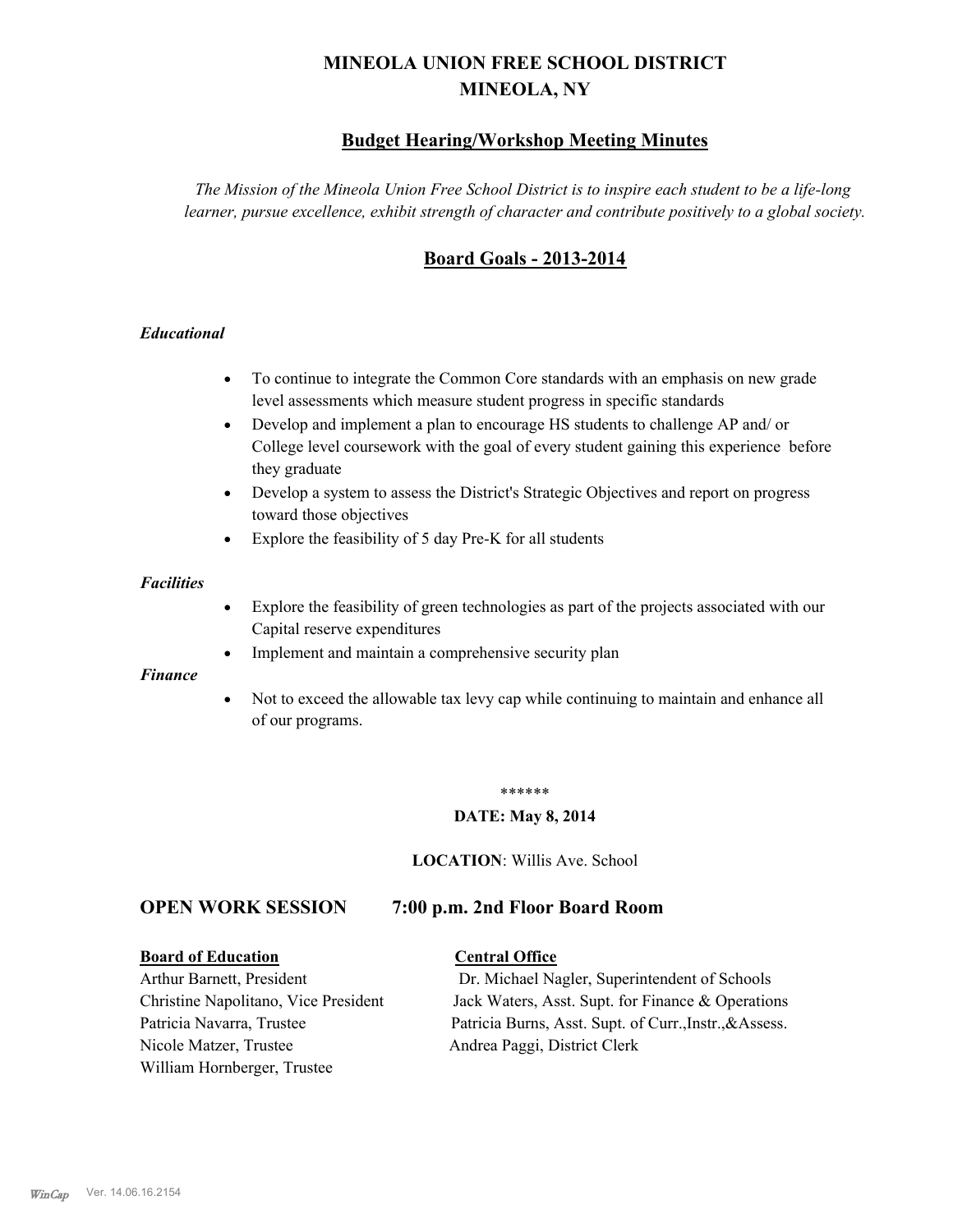## **A. Call to Order- 7:05pm B. Pledge of Allegiance C. Reading of Mission-** William Hornberger **D. Moment of Silent Meditation**

#### **E. Dais & Visitor Introductions**

Absent- Jack Waters Guests: Matthew Gaven, Andrew Casale and Lindsay Spanhake

#### **F. High School Student Organization Report**

There was no Student Organization report this evening.

The Superintendent stated that tonight, he has invited Lindsay Spanhake, who was recently selected as Middle School Mathematics Teacher of the Year. Mr.Gaven, Middle School Principal, stated that he is truly thankful to have Ms. Spanhake at the Middle School. Her plans are meticulous and she is truly committed to her students. Mr.Gaven added that she is outstanding in the classroom and outside of it and he congratulated Ms. Spanhake on her award. The Superintendent described Ms. Spanhake as peppy, enthusiastic and hard working. It is no surprise to him that she has been formally recognized. Mr. Barnett has heard nothing but positive accolades for Ms. Spanhake. He stated that every student has one teacher that inspires them and he believes that Ms. Spanhake will be one of those teachers. Ms. Matzer stated that her son does not like math, but he loves Ms. Spanake and goes to lunch lab with her regularly. Mr. Hornberger stated that from his personal experience, Ms.Spanhake is meticulous, peppy, full of energy and enthusiasm. Ms. Spanhake is a role model. Mr. Hornberger thanked Mr. Casale and Mr. Gaven for recommending Ms. Spanhake for this award. Mr. Barnett also stated that he wanted to congratulate Ms. Spanhake's parents who were in attendance this evening. Lindsay Spanhake was introduced and stated that she always wanted to be a teacher and she is very honored to receive this recognition.

#### **G. BOE Reports**

#### **a. Comments from Board Trustees**

Nicole Matzer thanked the District Council for sponsoring "Meet the Candidate". She also thanked the PTA units for supporting the Budget that has been put forth by the District. She attended the 5th grade concert last night and they sounded wonderful. Ms. Matzer added that she looks forward to attending the upcoming concerts and play. She wished the 7th grade good luck on their trip to Washington DC.

Patricia Navarra thanked District Council for all of their hard work in getting out the Budget information to the community.

Christine Napolitano is looking forward to attending the first Baseball playoff game at Mineola High School this Saturday.

#### **b. Comments from Board President**

Mr Barnett thanked District Council for hosting "Meet the Candidate" and getting out the Budget information. He is looking forward to attending the production of "Mulan".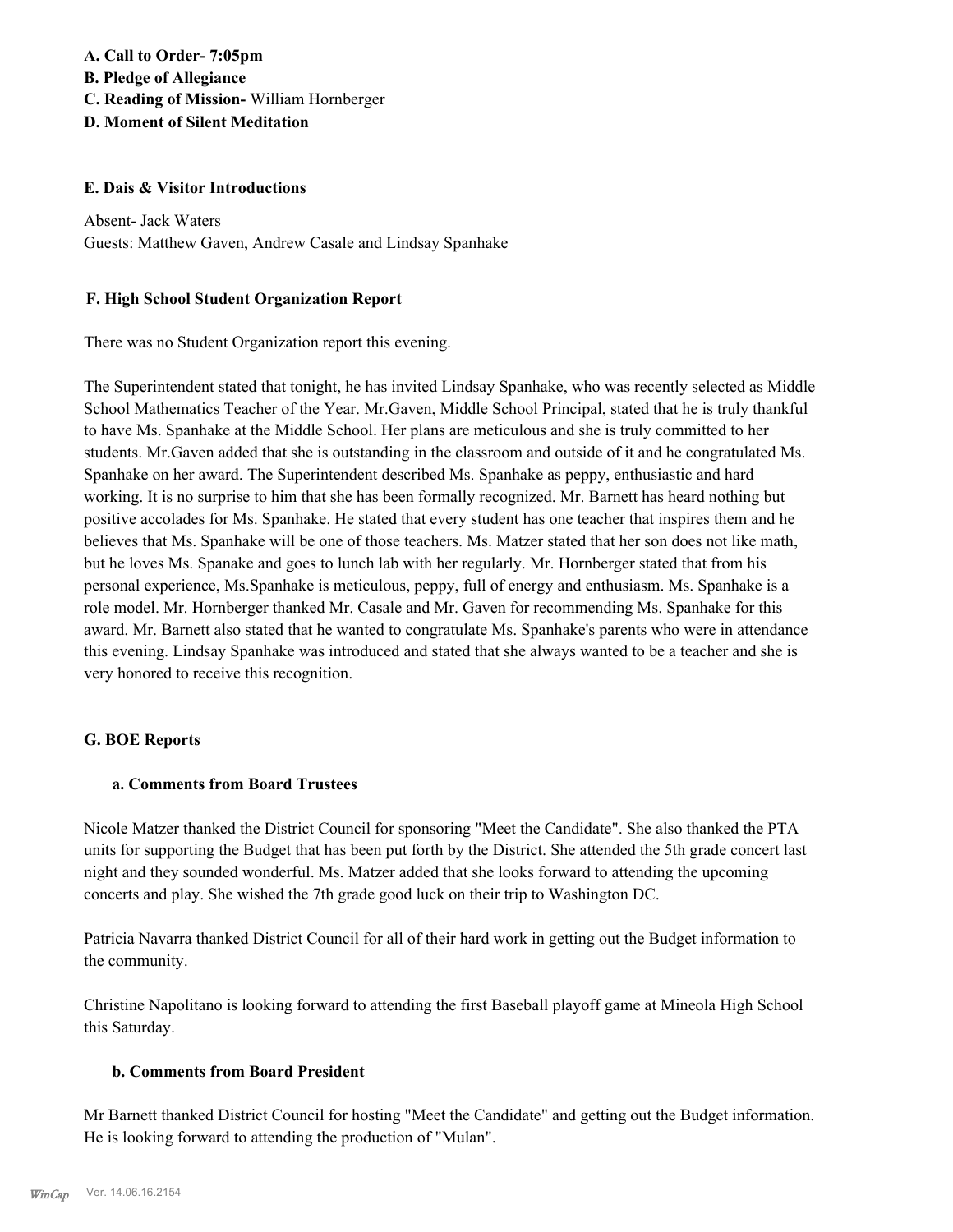#### **c. Comments from Superintendent**

The Superintendent stated that a scene from "Mulan" was showcased at "Meet the Candidate" night and he looks forward to attending the show. There were small Budget meetings held at Meadow Drive and Hampton Street at 4:00pm this week. The UPK lottery was held and 125 children registered and there are 54 seats available for 5 day/ full day UPK. All others will receive 5 day, 1/2 day pre-k. Ms. Burns added that parents are thrilled with this and many attended the meeting at Harbor on Tuesday evening. The Superintendent stated that this is something that is wanted by many families.

The Superintendent would like to send out his condolences to the Hardy family on behalf of the Board. Fran Hardy, a long time secretary at the High School, passed away unexpectedly and she will be missed.

The Superintendent sent out his congratulations to AJ Hepworth, Science IL, whose dissertation has been accepted. Mr. Hepworth did a study on eSpark and its effects on Middle School students and found positive results. Dr. Nagler stated that the girls' Varsity Softball team has a playoff game tomorrow at Floral Park; the boys Varsity Baseball team playoff game is Saturday at the High School; and the boys Varsity Lacrosse team is one win away from making the playoffs at Hofstra. Finally, the Budget Vote is Tuesday, May 20th from 6am to 9pm.

#### **H. Old Business**

Mr. Barnett asked the Board if there was any old business. Mr. Hornberger stated that he has received many emails regarding the status of a turf field and asked if the Board had made any plans yet. The Superintendent stated that he would like to have a turf field, but the District will need to plan the timing and the funding for this to occur. He explained that the cost of a turf field is very high and the District does not have any luck with floating a bond. There has done a great deal of work throughout the District since 2006 without bonds. In order to put in a turf field (cost approximately \$2 million), the District will need to build the Capitol Reserve. We need to see in June what if any the District surplus is and determine how it will be spent. He may recommend a design by the architect. Mr. Hornberger wants to be sure that a dialogue will happen. Mr. Barnett stated that the Board recognizes the benefits of having a turf field, but it is a big investment. He would like to also see a track as well as a field. Mr. Barnett agrees that starting to plan is a good idea. Mr. Barnett asked if the fueling depot is on schedule and the Superintendent stated that it is on schedule.

Mr. Barnett inquired if there were any issues with the administering of the State Math test. The Superintendent stated that for the Math test, teachers and administrators felt that the test was fair and the Math test was very different than the ELA test. It was felt that the students were well prepared; where it was not as clear with the ELA test. Dr. Nagler was proud of students and the staff. Finally, the Superintendent stated that he will be sending out an update of the Summer Program numbers to the Board tomorrow in the Friday report. There was no other old business.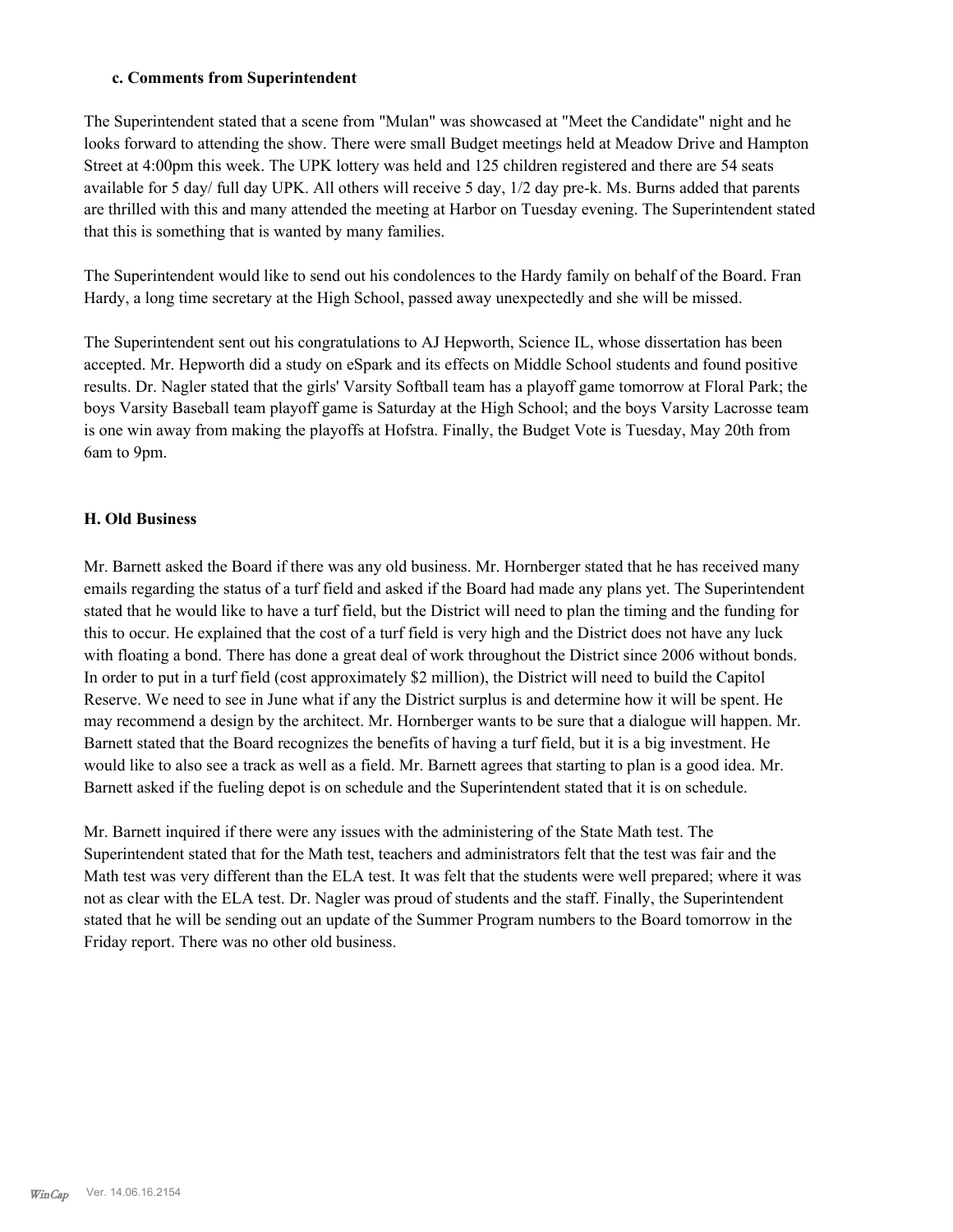#### **Cooperative Transportation Agreement**

**RESOLUTION # 60- WHEREAS**, a number of public school districts in Nassau County wish to jointly solicit proposals, together with the Nassau Board of Cooperative Educational Services ("BOCES") for pupil transportation services for the 2014-2015 school year and Summer 2014 (and any renewal period) in accordance with the applicable provisions of General Municipal Law;

**WHEREAS**, the public school districts and the BOCES have agreed to form a Cooperative (the "Cooperative") for this purpose;

**WHEREAS,** the Mineola School District is desirous of participating in the Cooperative for joint solicitation of proposals for pupil transportation services as authorized by General Municipal Law, Section 119-0 in accordance with the terms and conditions of the Inter-Municipal Cooperative Transportation Agreement attached hereto;

**NOW THEREFORE BE IT RESOLVED**, that the Board of Education authorizes the Mineola School District to participate in the Cooperative; and

**BE IT FURTHER RESOLVED**, that the Board of Education hereby approves the Inter-Municipal Cooperative Transportation Agreement attached hereto and authorizes the Board President to execute the Agreement on behalf of the Board of Education.

**Motion:** Christine Napolitano **Second:** Nicole Matzer

Discussion: The Superintendent stated that every year there is a BOCES cooperative for the buses. This year is different, all the Districts got together to look if neighboring districts could do each others runs. This would be a money saver for districts. He added that 11 districts out of a total of 56 have their own buses. Mr. Hornberger asked how the children would be affected by this and the Superintendent stated that the time of the runs should be faster. Mr. Barnett feels that this will save money and it is important that we will be working cooperatively with other districts. He also wonders if this will begin to happen more often with the tax cap. There was no further discussion.

| Yes: | William Hornberger   | No: | None |
|------|----------------------|-----|------|
|      | Nicole Matzer        |     |      |
|      | Patricia Navarra     |     |      |
|      | Christine Napolitano |     |      |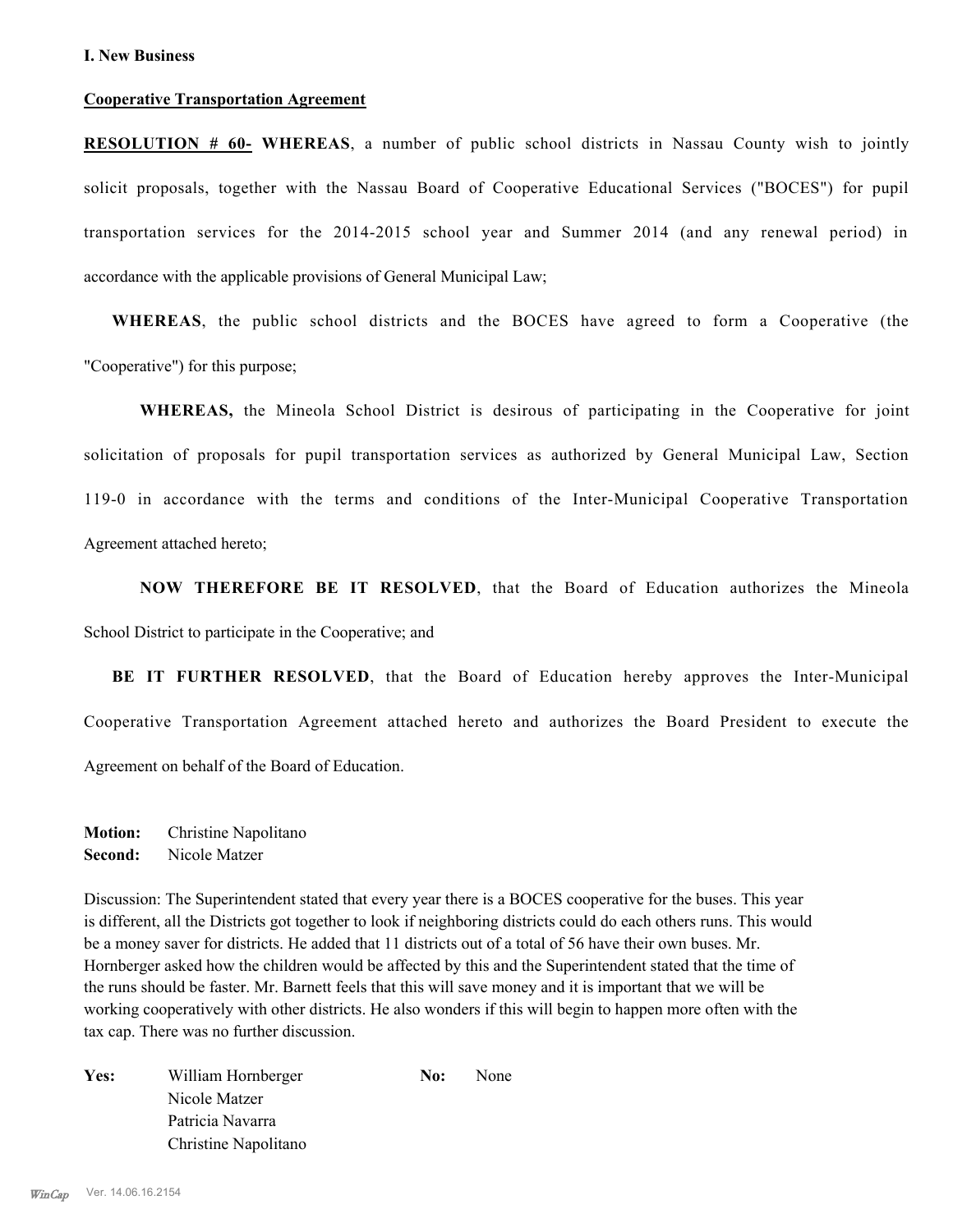**Passed:** Yes

## **Receipt of Internal Auditor's Agreed Upon Procedure Report**

**RESOLUTION # 61- BE IT RESOLVED** that the Board of Education of the Mineola UFSD hereby acknowledges receipt of the Internal Auditors Agreed Upon Procedures Report related to the District's Purchasing previously reviewed by the Audit Committee.

**Motion:** Patricia Navarra **Second:** William Hornberger

Discussion: The Superintendent stated that the Internal Auditors completed an audit of the District's purchasing and risk assessment (#61 and #62). At the last executive session, the auditors presented their findings. Once approved, Mr. Waters must file a corrective action plan within 90days.

| Yes: | William Hornberger    | No: | None |
|------|-----------------------|-----|------|
|      | Nicole Matzer         |     |      |
|      | Patricia Navarra      |     |      |
|      | Christine Napolitano  |     |      |
|      | <b>Arthur Barnett</b> |     |      |
|      |                       |     |      |

**Passed:** Yes

#### **Receipt of Internal Auditor's Risk Assessment Report**

**RESOLUTION # 62- BE IT RESOLVED** that the Board of Education of the Mineola UFSD hereby acknowledges receipt of the Internal Auditors District's Risk Assessment Report previously reviewed by the Audit Committee.

**Motion:** Nicole Matzer **Second:** William Hornberger

Discussion: Mr. Hornberger stated that many items have been cleared from previous audits and he gave kudos to Mr. Waters and his team. He added that there were not a lot of new items and the district is moving in a good direction. There were no substantial or big issues reported.

| Yes: | William Hornberger    | No: | None |
|------|-----------------------|-----|------|
|      | Nicole Matzer         |     |      |
|      | Patricia Navarra      |     |      |
|      | Christine Napolitano  |     |      |
|      | <b>Arthur Barnett</b> |     |      |

**Passed:** Yes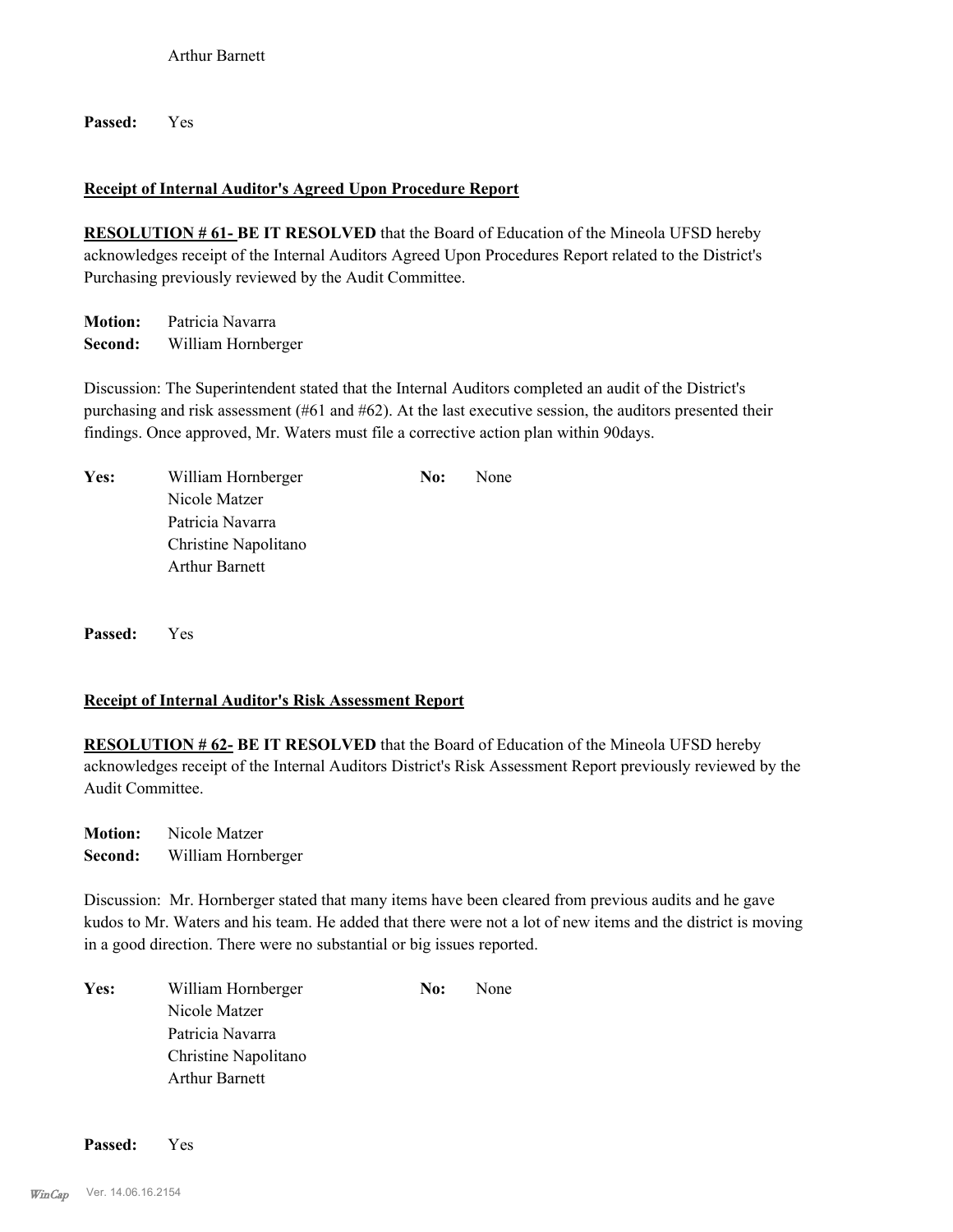**RESOLUTION # 63- BE IT RESOLVED THAT** THE BOARD OF EDUCATION OF THE MINEOLA UFSD APPROVES THE AGREEMENT BETWEEN MINEOLA SCHOOL DISTRICT AND BOARD OF COOPERATIVE EDUCATIONAL SERVICES (PROJECT # 16- 425772 DATED 5-8-2014) TO FIND THAT:

- i. the use of the Equipment and the District's participation in the Administrative project is essential to the District's proper, efficient and economic operation of its education program to be supported by the Equipment, and is necessary to maintain the District's educational program; and that
- ii. the expenses arising under this Agreement constitute ordinary contingent expenses necessary for providing educational services and the transaction is in the best financial interests of the School District because it enables the District to utilize the equipment in a cost effective and economic manner.

AND TO APPROVE AN ASSIGNMENT OF CO-SER AGREEMENT BETWEEN THE MINEOLA SCHOOL DISTRICT AND THE BOARD OF COOPERATIVE EDUCATIONAL SERVICES OF NASSAU COUNTY ARISING UNDER THE AGREEMENT FOR TECHNOLOGY PROGRAM PROJECT # 16-425772 TO REPLACE OBSOLETE COMPUTER EQUIPMENT at:

Destination Building Name Building Address Willis Avenue School 121 Jackson Avenue; Mineola, NY 11501 AND TO AUTHORIZE THE BOARD PRESIDENT TO SIGN THE APPROPRIATE ASSIGNMENT AND SUCH OTHER DOCUMENTS AND AGREEMENTS AS MAY BE NECESSARY TO EFFECT THE TRANSACTION SUBJECT TO LEGAL COUNSEL REVIEW.

**Motion:** Christine Napolitano

**Second:** Patricia Navarra

Discussion: The Superintendent stated that in the budget, over the past nine years, there has been an expenditure for technology. This is a multi-year purchase of \$500,000 worth of equipment. The District contracts with BOCES, which goes out and sets up the five year financing of this purchase. It was stated that there are some fees involved with this service. Dr. Nagler stated that the \$500,000 sounds like a large number, it is spread over the 5 years, for a total of \$106,000 per year for five years. He added that this amount is actually less than the amount which has been budgeted. Normally, the District would purchase new items to replace the equipment which is 5 years old. This year is different, technology is better and the District will be moving towards virtualization; which will use current desk tops and servers. At this point the Superintendent showed a video to the Board about virtualization. This video can be found on the following website: <https://www.youtube.com/watch?v=2XK1ZseX2Co>. After viewing the video, the Superintendent stated that with this project there is the capability of having 3000 clients on the servers which we are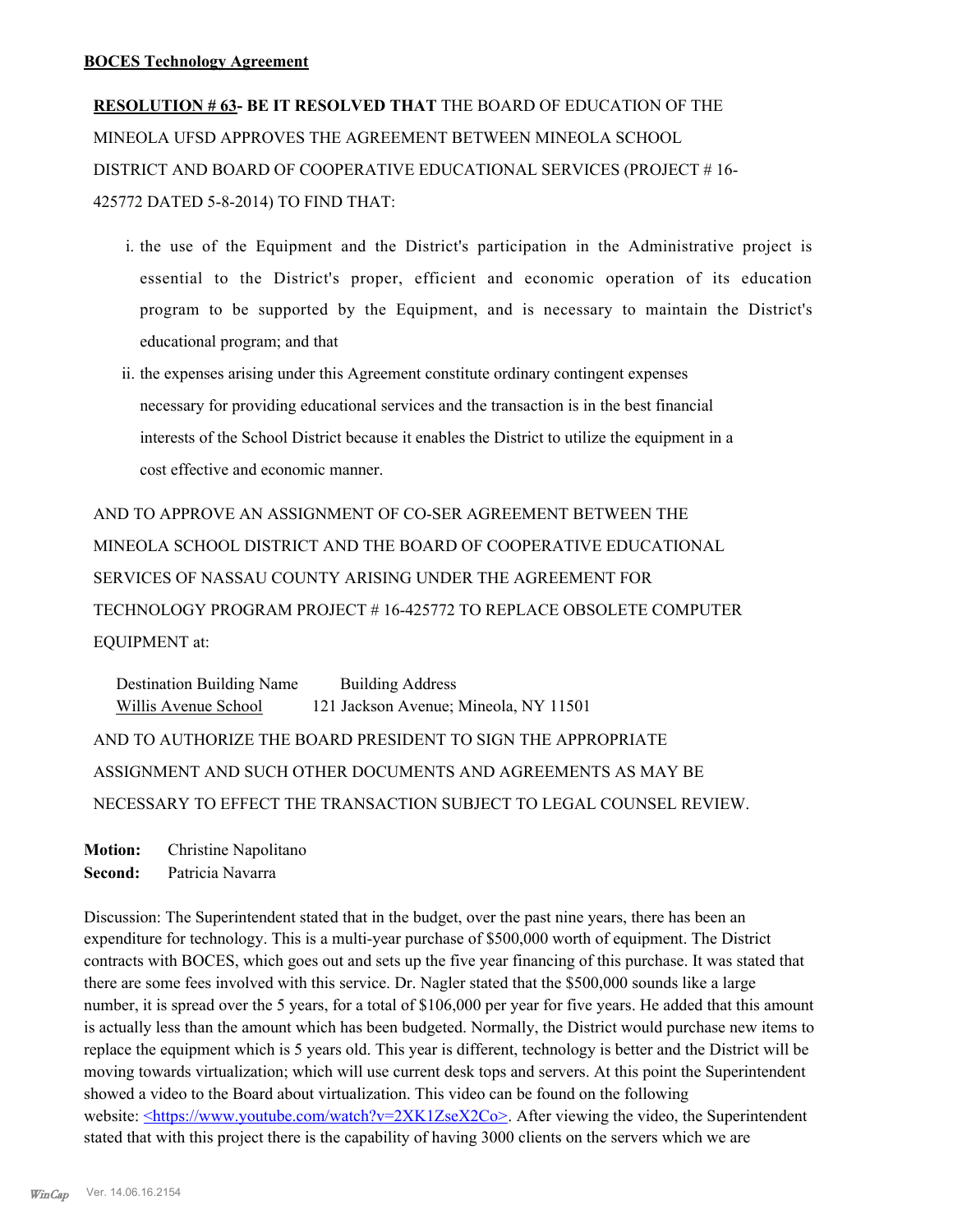installing. Any device can receive a student's desktop. Ms. Napolitano asked what this project means for the I pads and the Superintendent stated that the desktops can be on the Ipads. Dr. Nagler stated that next year, there is no change for the 8th/9th grade and they will still use Ipads, but it could change the following year. Mr. Barnett stated that he loves the idea that the PC will never become obsolete; it will serve a new purpose. The Superintendent stated that everything is saved and backed up; you will be able to bring up your desktop where ever you are. There was no additional discussion and the Board was polled on the resolution.

Yes: William Hornberger **No:** None Nicole Matzer Patricia Navarra Christine Napolitano Arthur Barnett

**Passed:** Yes

#### **Stipulation of Settlement**

 **RESOLUTION # 64- BE IT RESOLVED** that the Board of Education hereby authorizes the Superintendent of Schools to execute a Stipulation of Settlement with an employee whose identity has been made known to the Board of Education in Executive Session and the UPSEU, the contents of which have been reviewed by the Board in Executive session.

**Motion: \_\_\_\_\_\_\_\_\_\_\_\_\_ Second: \_\_\_\_\_\_\_\_\_\_\_\_\_**

**Discussion:** The Superintendent stated that it is necessary to table this item due to the fact that the paperwork is not all available at this time.

Arthur Barnett made a **motion** to table resolution #64 at this time and was **second by** William Hornberger.

Yes: William Hornberger **No:** None Nicole Matzer Patricia Navarra Christine Napolitano Arthur Barnett

**Passed:** Yes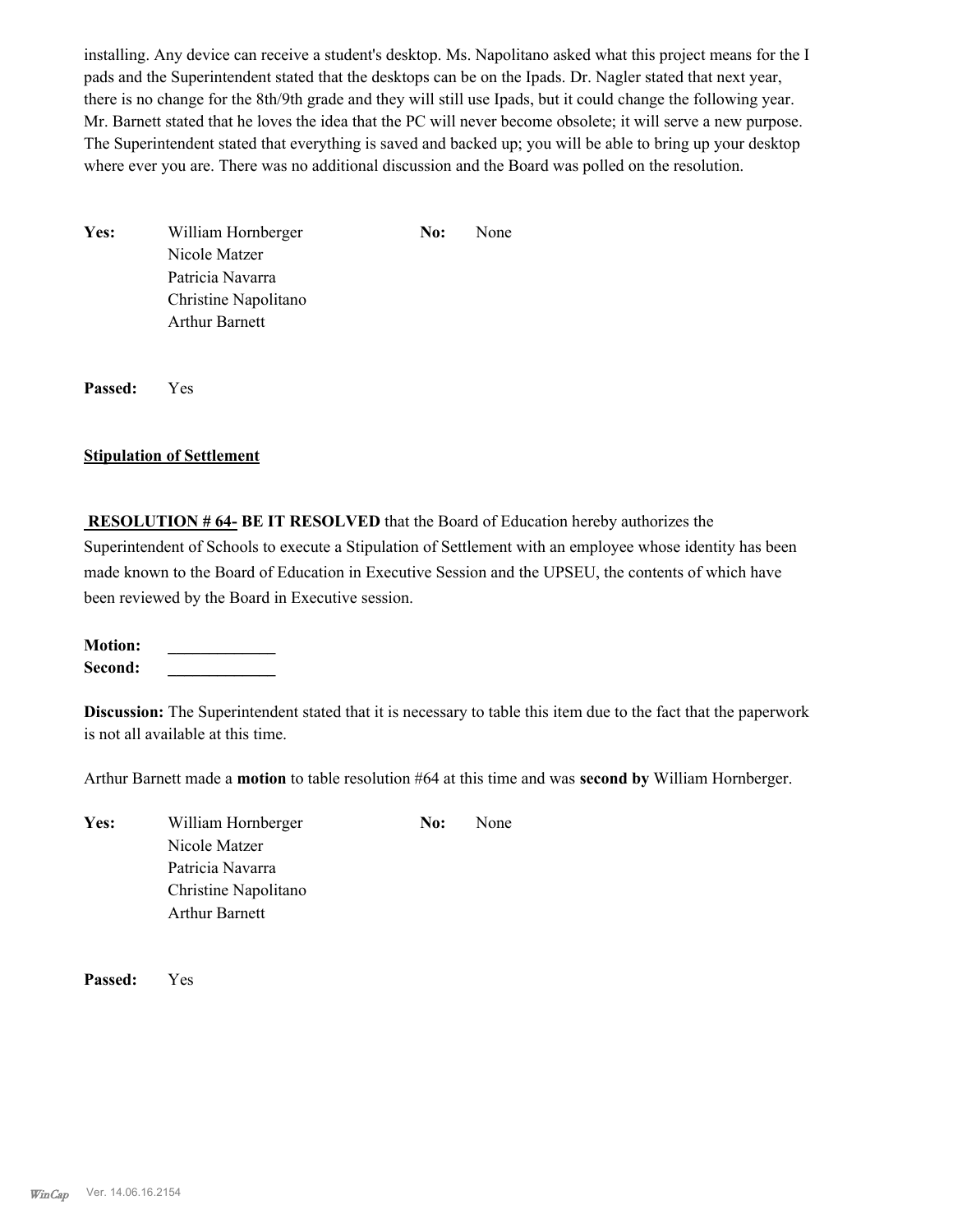#### **J. Consensus Agenda**

**RESOLUTION # 65-BE IT RESOLVED** that the Board of Education approves the consensus agenda items J.1.a. through J.3.c.1., as presented.

**Motion:** Christine Napolitano **Second:** Nicole Matzer

Discussion: Ms. Matzer stated that items 3.a.1 and 3.b., refer to the same individual, however he is first listed as Francis and then listed as Frank. The Superintendent stated they should both state "Frank". A motion was made by Nicole Matzer to change the name listed in these two items to "Frank" and was seconded by William Hornberger. The Board was polled and all were in favor of changing the name, the motion passed. There were no additional comments or discussion. The Board was polled on amended consensus agenda- Resolution # 65.

| Yes: | William Hornberger    | No: | None |
|------|-----------------------|-----|------|
|      | Nicole Matzer         |     |      |
|      | Patricia Navarra      |     |      |
|      | Christine Napolitano  |     |      |
|      | <b>Arthur Barnett</b> |     |      |
|      |                       |     |      |

**Passed:** Yes

#### 1. **Instruction**

- a. Leave(s) of Absence/Child Rearing
- That the Board of Education grants a request to Jessica Hirsh, for a unpaid Leave of Absence, for child-rearing purposes, effective September 1, 2014 to June 30, 2015. 1.
- That the Board of Education grants a request to Stephanie Honig, for a Leave of Absence, for child-rearing purposes, using accumulated sick days, starting approximately September 12, 2014. 2.
- That the Board of Education grants a request to Bridget Murphy, for a Leave of Absence, for childrearing purposes, using accumulated sick days, starting approximately September 22, 2014. 3.

#### Appointment(S) Sub Teacher per diem b.

The Board of Education accepts the following individual(s) as Per Diem Substitute Teacher(s) for the current school year, at a daily rate of \$100.00 per day; and retirees at a daily rate of \$125.00 per day.:

#### EMPLOYEE NAME EMPLOYEE CERTIFICATION

1. Julia R. Novak Special Education

2. Joan Carlucci N-6, Reading

#### 2. **Instruction: Contracted**

a. That the Board of Education accepts the Clinical Services Agreement between the Advisory Council for Youth of Mineola d/b/a Mineola Youth and Family Services and the Mineola UFSD for the 2013- 2014 school year.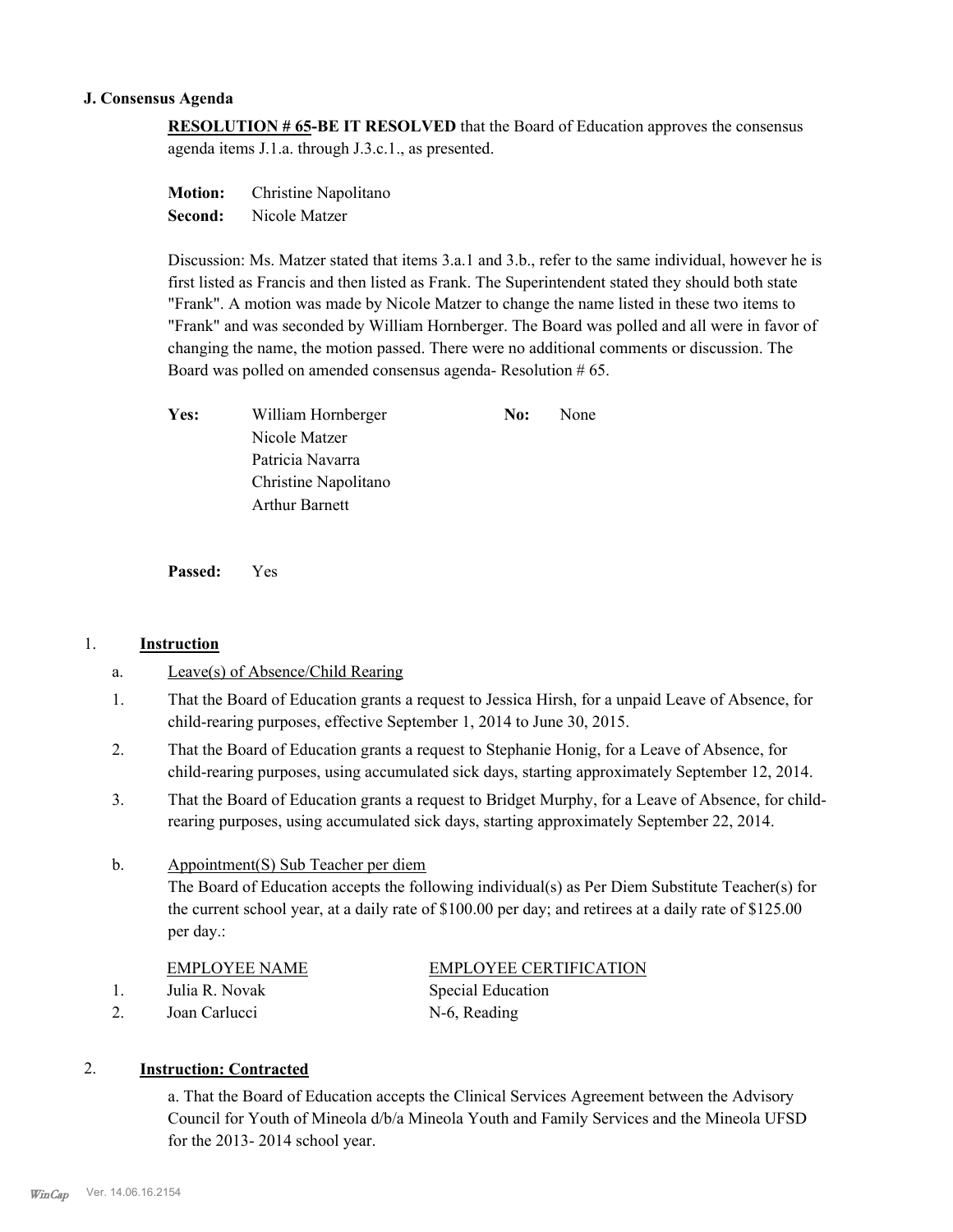## 3. **Civil Service**

- a. Resignation(s)
- That the Board of Education accept the resignation of Francis Cassidy from his position as Head Custodian I, effective May 7, 2014. 1.
- b. Appointments
- That the Board of Education approve the appointment of Frank Cassidy to the position of Custodian effective May 8, 2014. 1.
- c. Leave(s) of Absence
- That the Board of Education extends a paid Medical Leave of Absence to Henry Holler, Cleaner at the Jackson Avenue School, from April 13, 2014 through May 9, 2014. 1.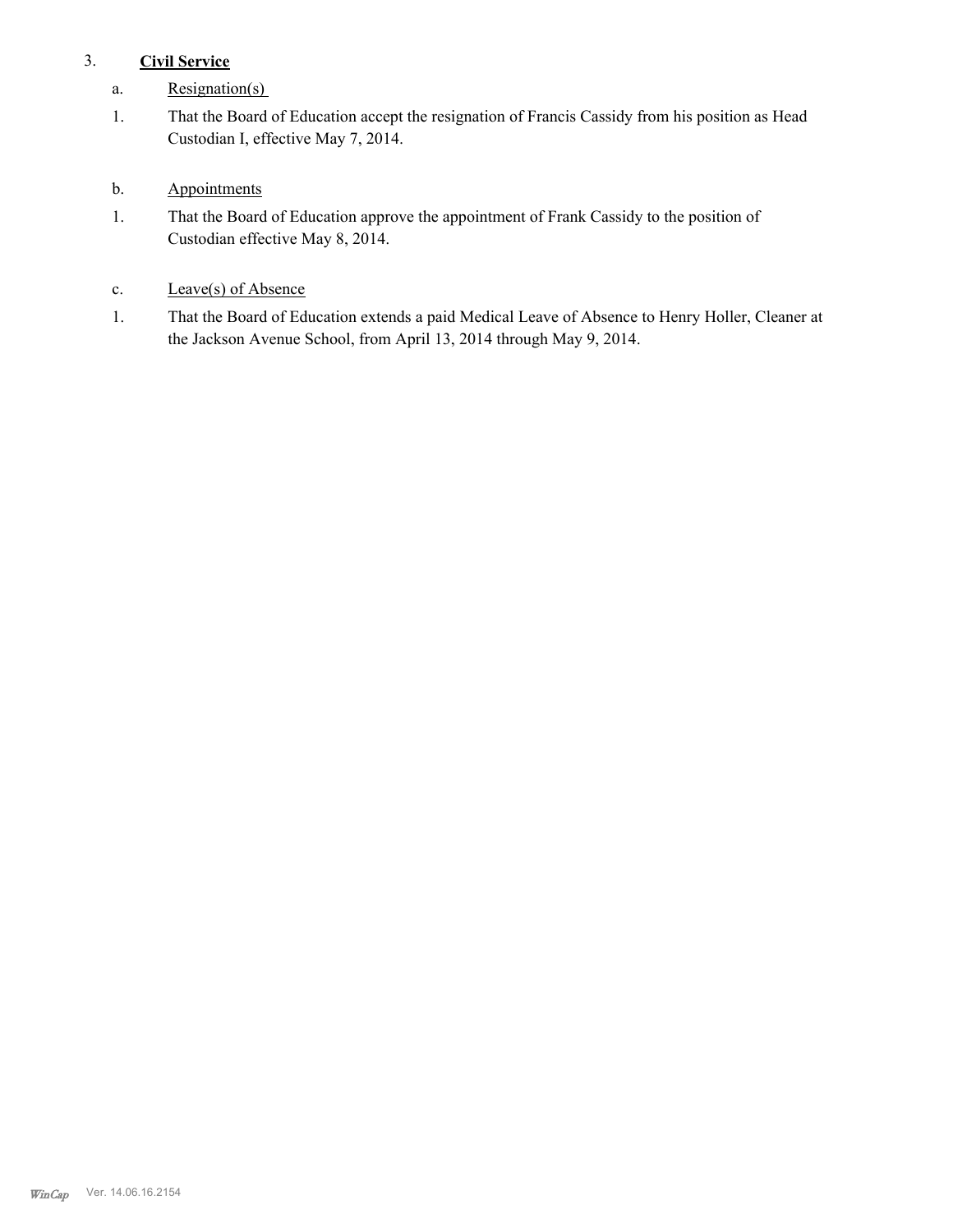## **K. Superintendent's Report**

Superintendent of Schools' Reports for 5/8/14 Presentations:

#### 1. Formal Budget Hearing

2. LI Math Teacher of the Year- Lindsay Spanhake (presentation took place at the beginning of the meeting)

## Formal Budget Hearing:

The Superintendent presented the "Educational Plan and Budget- 2014- 2015". \*(This presentation can be found on the District website on the Board of Education page- under presentations). Dr. Nagler stated that he will be presenting a snapshot of the budget highlights this evening.

The proposed budget for the 2014/15 school year is \$87,799,041, with a budget to budget increase of 1.92%. The proposed levy is 1.46%, which is achieved through the use of \$250,000 of fund balance from the teacher contract settlement. The Superintendent reminded everyone that this is the last year in which these funds will be available.

The following are items supported by the 2014- 2015 Educational Plan and Budget:

Educational: All current Educational and Co-Curricular programs, all current extra-curricular activities, maintains comprehensive staff development and professional development and continue expansion of District technology program- virtualization of servers and desktops.

Curricular Enhancements: Expand existing pre-k program to 5 day 1/2 day for all students; outsource UPK to offer 54 full day seats; expand dual language into Jackson and create Spanish immersion program at Meadow; continuation of pre-k through grade 2 Kids Knowledge hands on science program; begin implementation of S.T.E.A.M. curriculum 3- 12; and expand I pads for K-2 in classroom centers (Management Efficiency Grant).

#### Operational:

Vehicles: continue 5 year Bus Replacement Plan- replace 2 large buses; new truck for facilities including a new plow and sander.

Facilities Upgrade: new seats and flooring for the Middle School; new public address system for Hampton Street, expand district wide monitoring to include water, temperature and boiler alerts; air conditioning for non-instructional spaces at Meadow, Hampton and Jackson as needed; electrical service upgrade at Hampton Street and maintain a 4% fund balance.

Equipment: Allocated \$217,000: new gym wall pads for Meadow Drive; new furniture for 2 pre-K rooms; new equipment for HS science research laboratory; tire replacemnt equipment for bus garage; new facilities truck; replacement desk and chairs district wide; spin cycles for HS fitness center; musical instrument replacement and computer hardware.

The Superintendent displayed a chart of the District revenue projections to be as of April 1, 2014. The total State Aid is \$5,853,800 and the total revenue is \$87,799,041. Next a chart was displayed of the 10-Year Budget Comparison, which described the school budget from 2005-2006 to what is anticipated for 2014-2015 school year relative to total budget, tax levy and state aide. For the last 7 years the tax increase has been below 2.5%. The Superintendent stated that the Budget is made up of three parts: Administration, Capital and Program. Each category has very specific line items (a list of these categories and line items was displayed at this time). There was a brief explanation of how the tax dollar is spent and it was stated that salaries and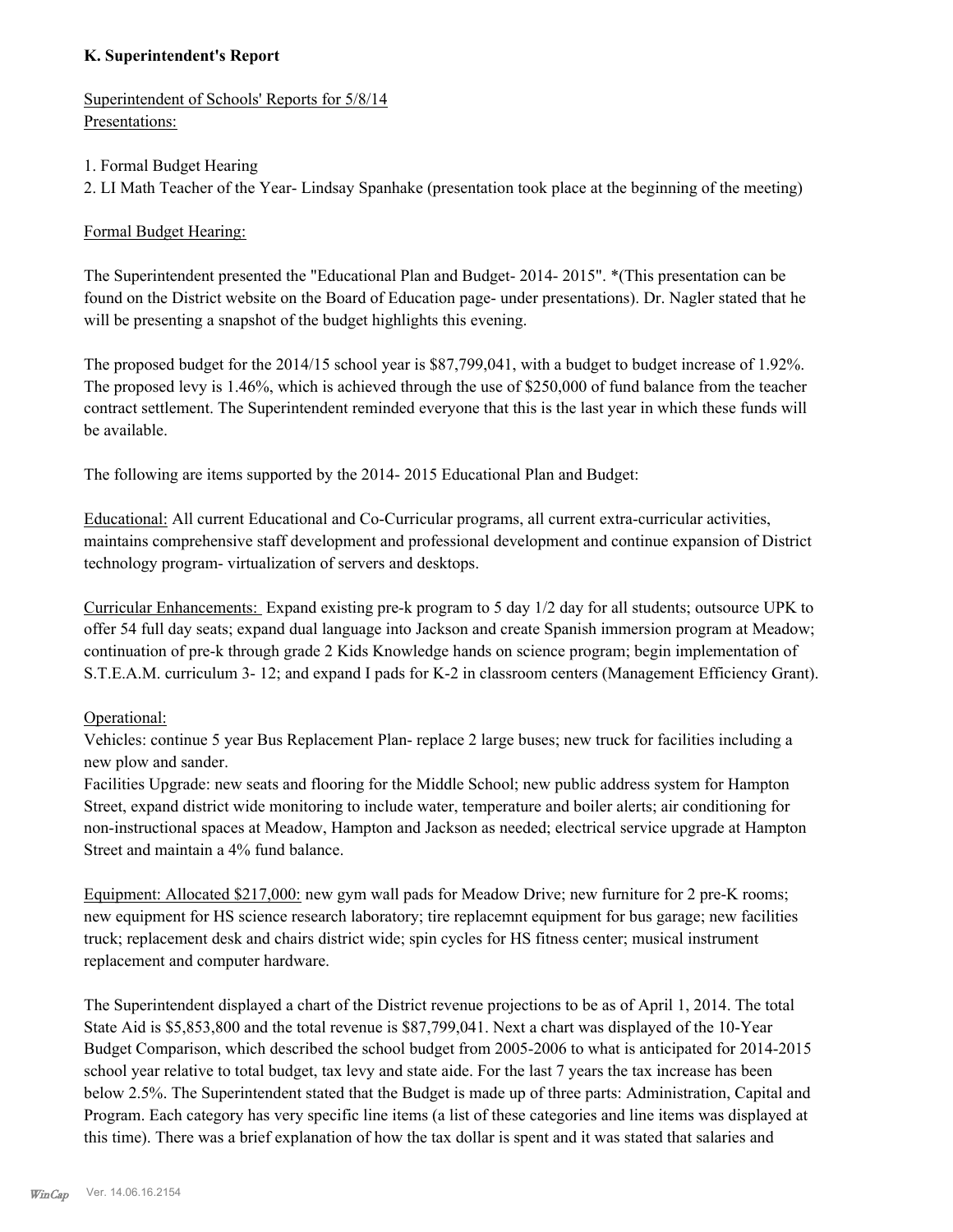benefits are the largest part of the budget.

The Superintendent explained that if the budget vote fails, the Board of Education has the option to go out for another vote on June 17th. If the contingency budget vote fails or the Board of Education decides not to go out for another vote, the levy must be a 0% increase from last year to this year. This is a difference of \$1,138,551 and the district must remove \$217,000 for equipment and must reduce from the budget \$921,551. He stated that this would result in a reduction of staff and would also be devastating to the budget next year. Dr. Nagler stated that a District can never catch up financially after a failed budget.

The Superintendent discussed the Fiscal Accountability Summary. He stated that the Commissioner's regulations require that certain expenditure ratios for general education and special education students be reported and compared with ratios for similar districts and all public schools. The Superintendent displayed the chart of these ratios. Dr. Nagler stated that the cost per student expenditure is very misleading; special education is very expensive. Our district spends more for special education than any one else in the state. Mr. Barnett added that this fact is not explained in the article in the paper. The Superintendent next discussed and displayed the Fiscal Accountability Summary. He explained that this enrollment data is collected as part of NYSED's Student Information Repository System (SIRS). The counts displayed are as of "BEDS DAYS" which is typically the first Wednesday of October. The Superintendent stated that with regards to the demographics of the District, the percentage of Hispanic and Latin students is growing. He also added that Mineola is a very mobile district and there is a great deal of movement in and out of the district from K- 12. Mr. Barnett asked if testing scores will reflect problems due to this mobility. The Superintendent stated that the State Scores will show differences due to the mobility. There was no further discussion of the Budget.

#### Superintendent Comments

The Superintendent reminded everyone of the changes for upcoming meetings: the June 5th Workshop will take place at the Middle School and the July 1st Re-Organization Meeting will start at 3:00pm to accommodate the schedules of the Board members. The Superintendent had no other comments.

#### **L. Executive Session Time: 9:00 p.m.**

At 9:00pm, a motion was made for the Board of Education to go into Executive Session to discuss negotiations.

| <b>Motion:</b> | Christine Napolitano  |     |      |
|----------------|-----------------------|-----|------|
| Second:        | Nicole Matzer         |     |      |
| Yes:           | William Hornberger    | No: | None |
|                | Nicole Matzer         |     |      |
|                | Patricia Navarra      |     |      |
|                | Christine Napolitano  |     |      |
|                | <b>Arthur Barnett</b> |     |      |

**Passed:** Yes